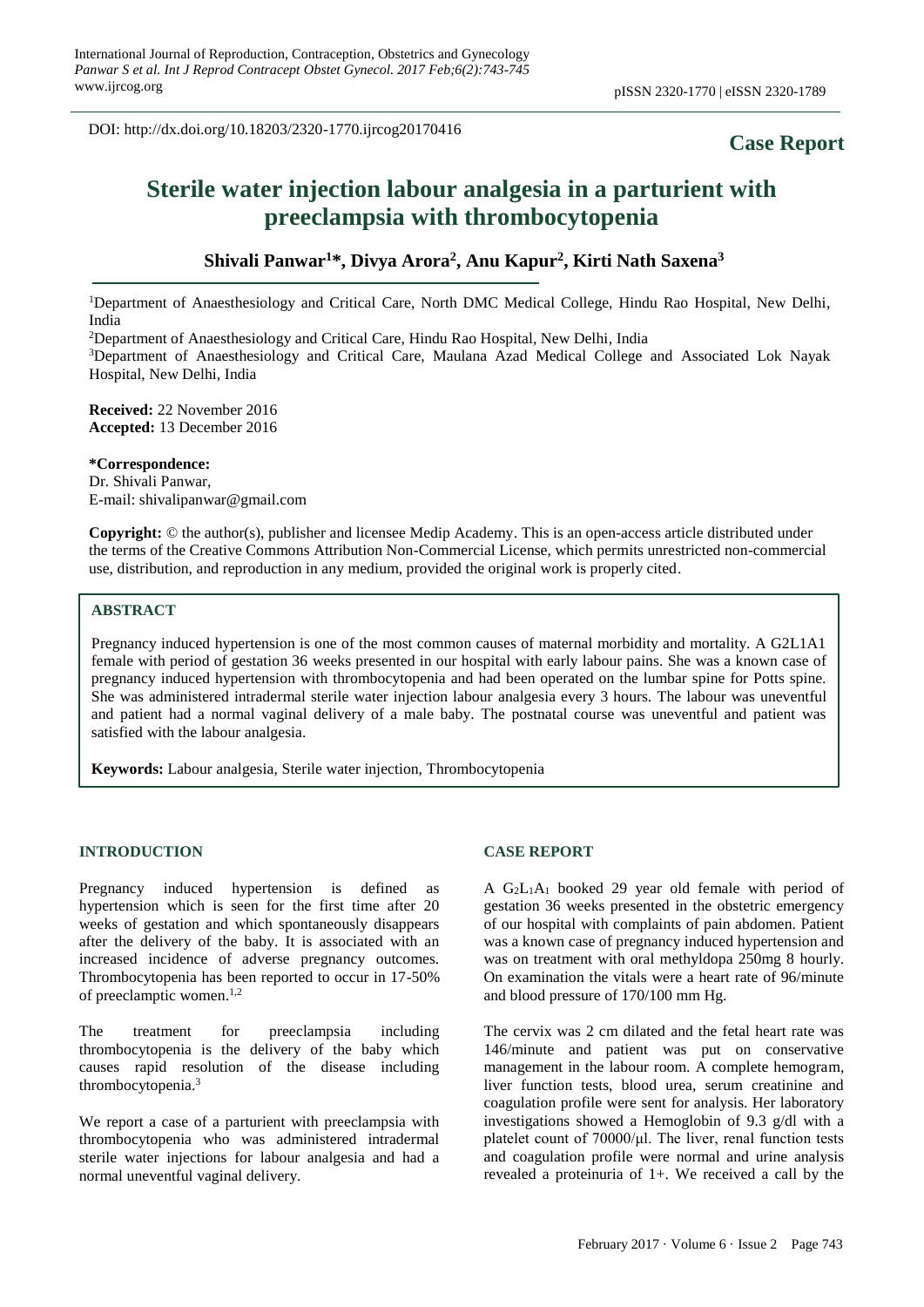obstetrician who requested us to administer labour analgesia to the patient. On evaluation the patient gave us a positive history of Pott΄s spine 10 years back for which she was operated in another city. However no treatment papers were available with the patient. On examination she had a heart rate of 100/minute and blood pressure of 162/104 mm Hg and respiratory rate of 22/minute. She had bilateral pitting edema in the feet. The airway, respiratory and cardiovascular system examination was normal. Examination of the spine revealed the presence of surgical scars in the lumbar area. However an x-ray could not be done keeping in mind the safety of the fetus.

In view of the low platelet count and surgical fixation of the lumbar area we planned to avoid central neuraxial anaesthesia (epidural and spinal anaesthesia) and decided to proceed with more conservative method of labour analgesia. An intradermal sterile water block labour analgesia was planned for the patient. The patient was administered four intradermal injections of 0.5ml sterile water in the lumbosacral region. One injection was administered at the posterior superior iliac spine on both the sides and the other was administered 1 cm medial and 1 cm inferior to the posterior superior iliac spine. The injections were repeated at intervals of 3 hours. In the meanwhile the obstetrician arranged platelet concentrates for the patient in anticipation of blood loss during delivery. The patient was transfused 2 unit platelet concentrates by the obstetrician. The labour progressed normally and lasted for 13 hours. She was comfortable during labour and the Visual analog pain scores during labour were as follows (Table 1). She had a normal vaginal delivery of a live preterm male baby weighing 3 kg who cried immediately after birth and had an Apgar score of 9/10. There was minimal blood loss during delivery. The postnatal course was uneventful and the patient was discharged from the hospital after 7 days. A follow up of the patient done after 4 weeks showed that the patient was satisfied with the labour analgesia.

#### **DISCUSSION**

Pregnancy induced hypertension is one of the most common diseases which are encountered by the obstetricians and anaesthesiologists in daily practise and is one of the major causes of maternal morbidity and mortality and accounts for 10-15% of maternal death in the developing countries. 4 In this disorder the platelets have been reported to adhere to the damaged areas of the vascular endothelium which results in the secondary destruction of the platelets. 5,6

Prostacyclin, an eicosanoid is produced by the vascular endothelium and causes vasodilation and inhibition of platelet aggregation. Deprivation of prostacyclin's seen in pregnancy induced hypertension favours the platelet aggregation and removal of the aggregated platelets from the circulation could be the reason for the thrombocytopenia observed in these patients  $<sup>7</sup>$  It has been</sup> reported that thrombocytopenia may be present before the onset of hypertension in these patients, or may even be present without it. 8

Thrombocytopenia is a concern for the anaesthesiologists as low platelet counts can be associated with a risk of haemorrhage in the spinal canal. A spinal haematoma can cause compression of the spinal cord and neurological deterioration including paraplegia in the patient. There has been a reported case of epidural haematoma in a patient with thrombocytopenia with platelet count of 71x 10<sup>9</sup>g/dl. <sup>9</sup> Although the incidence of above complications is rare, but a theoretical risk is present and a cautious approach is warranted.

Technical difficulties may be encountered in performance of central neuraxial blockade in patients who have undergone previous spine surgery.<sup>10,11</sup> There is loss of tactile sensation of the needle advancement and false loss of resistance due to the existing scar tissue. It may cause difficulty in establishing central neuraxial blockade even to the experienced anaesthesiologists and there may be repeated attempts to secure central neuraxial blockade. This may be detrimental in patients of thrombocytopenia and may increase the risk of spinal or epidural haematoma. An abnormal vertebral anatomy may cause a patchy block and failure of epidural analgesia in these patients.

In view of the above we decided to proceed with intradermal sterile water block labour analgesia in this patient. This technique of labour analgesia involves injecting intradermal sterile water at four different points over the sacrum and is based on the gate control theory of pain. The corpus uteri and cervix are innervated by afferent neurons which end in the dorsal horns of the spinal segments T10-L1. It has been reported that referred pain arising from these nerve roots can be felt over the lower abdomen, pubis, the lower back and sacrum. The intradermal injections cause the firing of delta fibres and the C fibres. After intradermal sterile water injection the somatic pain input from the A fibres will dominate the visceral pain input from the C fibres and the patient barely notices the visceral pain. As sterile water is isoosmolar its injection will cause a brief pain which is followed by a long pain free interval. There might also be stimulation of the endogenous opioid system. 12-15

Our patient was satisfied with the labour analgesia. This case report highlights the importance of intradermal sterile water labour analgesia which can be used as an alternative to the central neuraxial anaesthesia and analgesia in patients of thrombocytopenia. As the technique involves the injections of sterile water it is free from the negative side effects seen with other techniques of labour analgesia.

*Funding: No funding sources Conflict of interest: None declared Ethical approval: Not required*